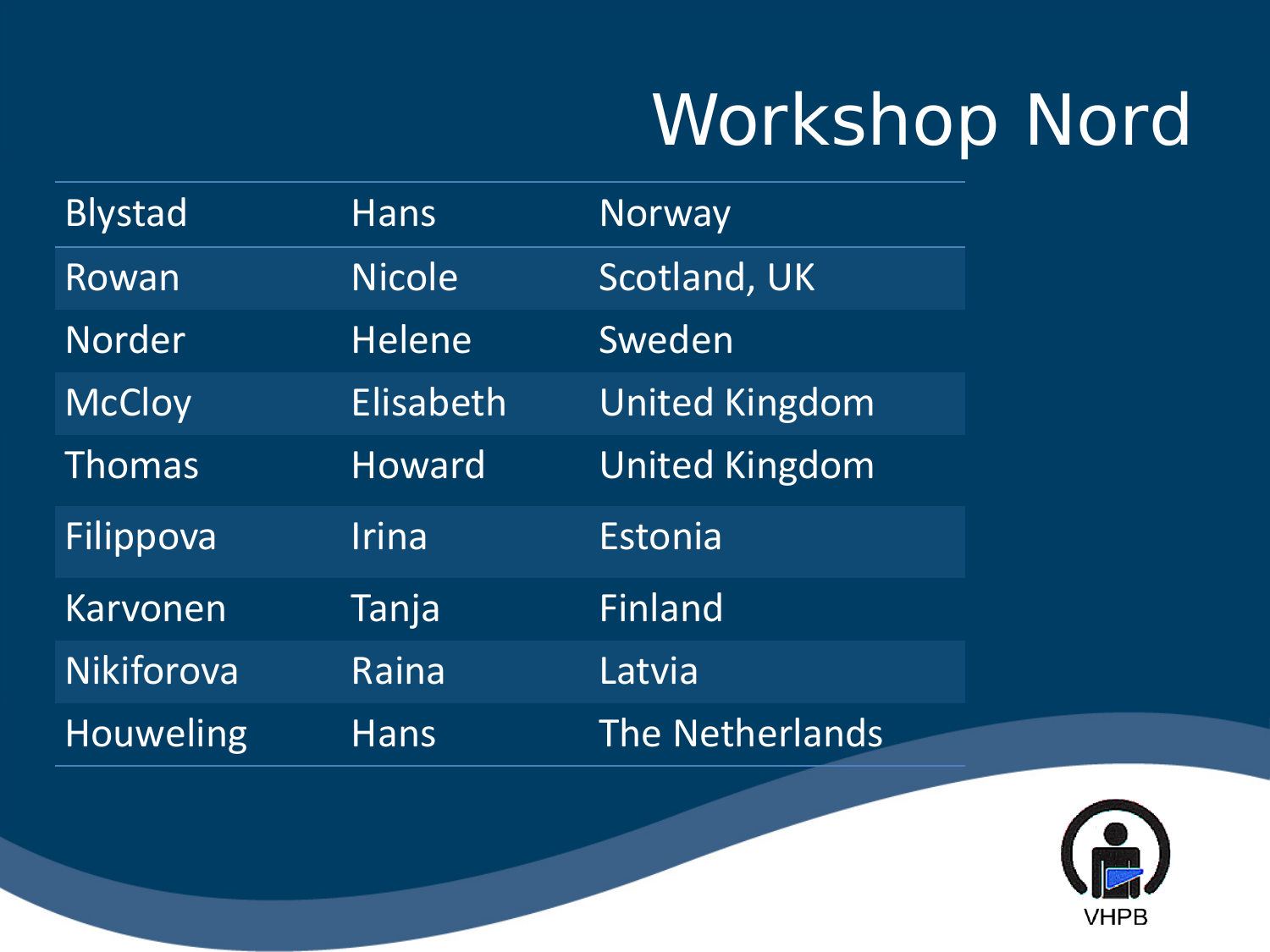#### • Hepatitis A:

- Broader collaboration in Europe, to identity the circulation of different strains.
- Better implementation of the recommendation of prevention in risk groups.
	- Most case occur in Risk groups, Immigrants, IDU, coinfection, …
	- Improve the implementation of guidelines
		- Disseminate the recommendation
		- Follow up implementation

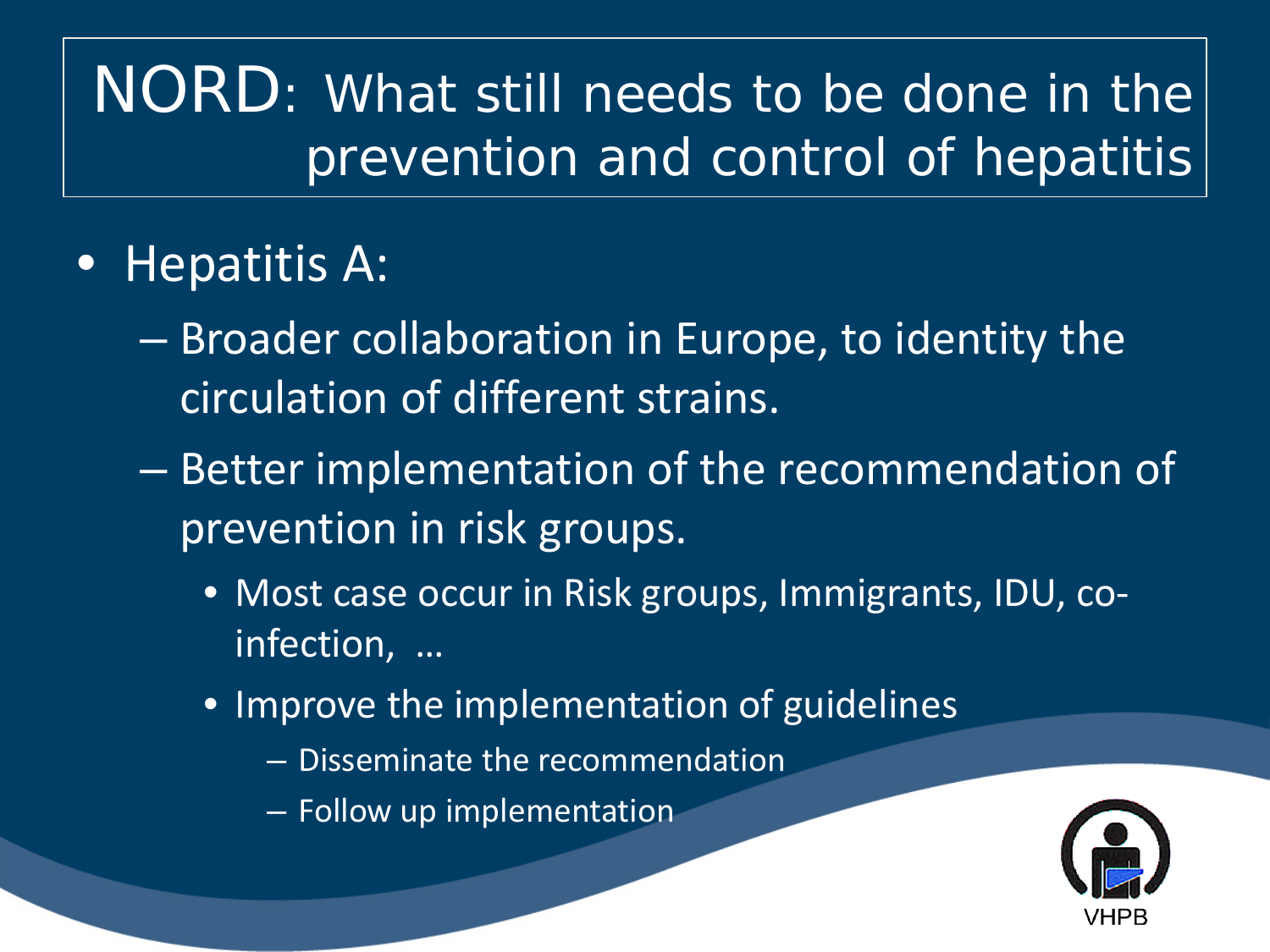- Hepatitis E:
	- There is a need for more information
		- e.g. more studies, better diagnostic test, what with blood transfusion positives
	- There is not enough knowledge to do communication

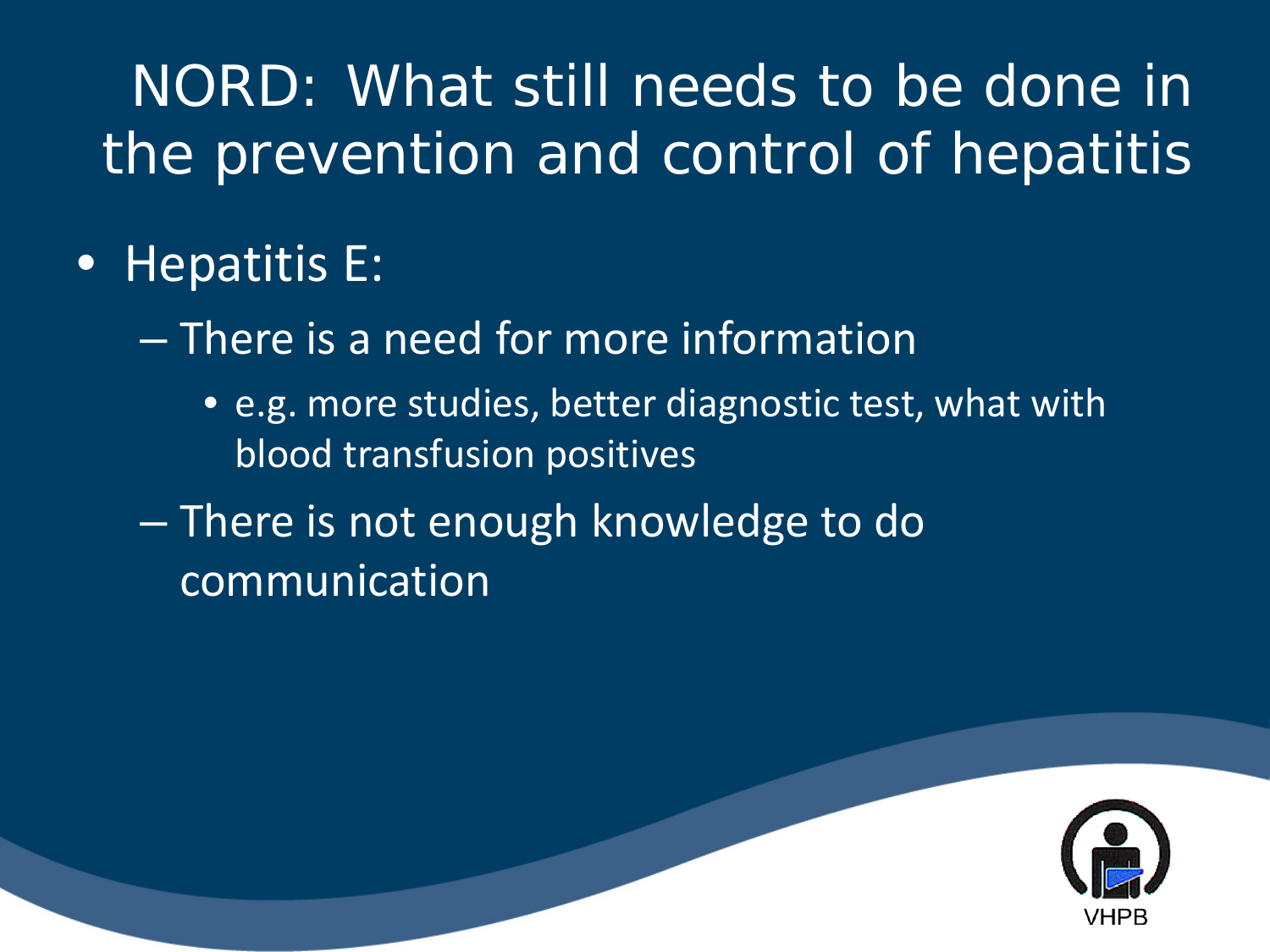- General hepatitis prevention
- HEPATITIS B
	- What primary health care need to know?
		- Disseminate of recommendation is needed
			- hepatitis is complicated,
		- Should patient be refer to secondary care/ Does GP's kno enough: (in some countries GP knows what to do in
			- -Sweden, Latvia, Estonia, Finland (there is a practical website)
			- Norway theydon't know,
			- The Netherlands start working on a national plan on prevention and control including inform GP
		- There should be a comprehensive plan for primary care : When to screen, and how to screen, what to do when positives
		- Plan must be practical, implementable, concise

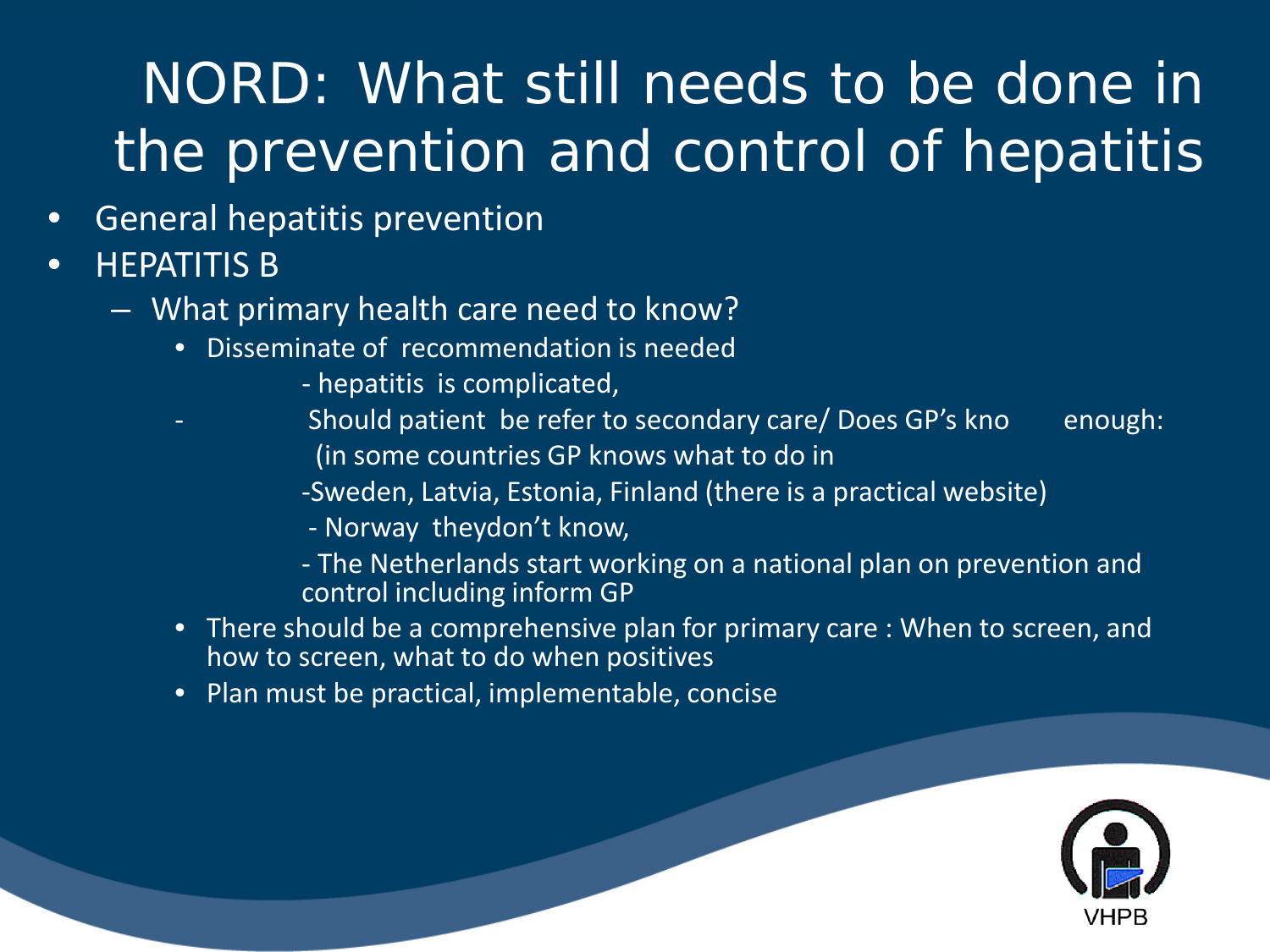#### • General hepatitis prevention

- Migrants should be looked at How to reach Immigrants and what to do: this should be worked out
	- Especially economic migrant and illegal
- Patient should also be informed about the disease and
- There should be a separate budget for public health (prevention) and budget for treatment (care) To avoid changes when government change
- Patient groups are extremely important and should be on the team to create action plan

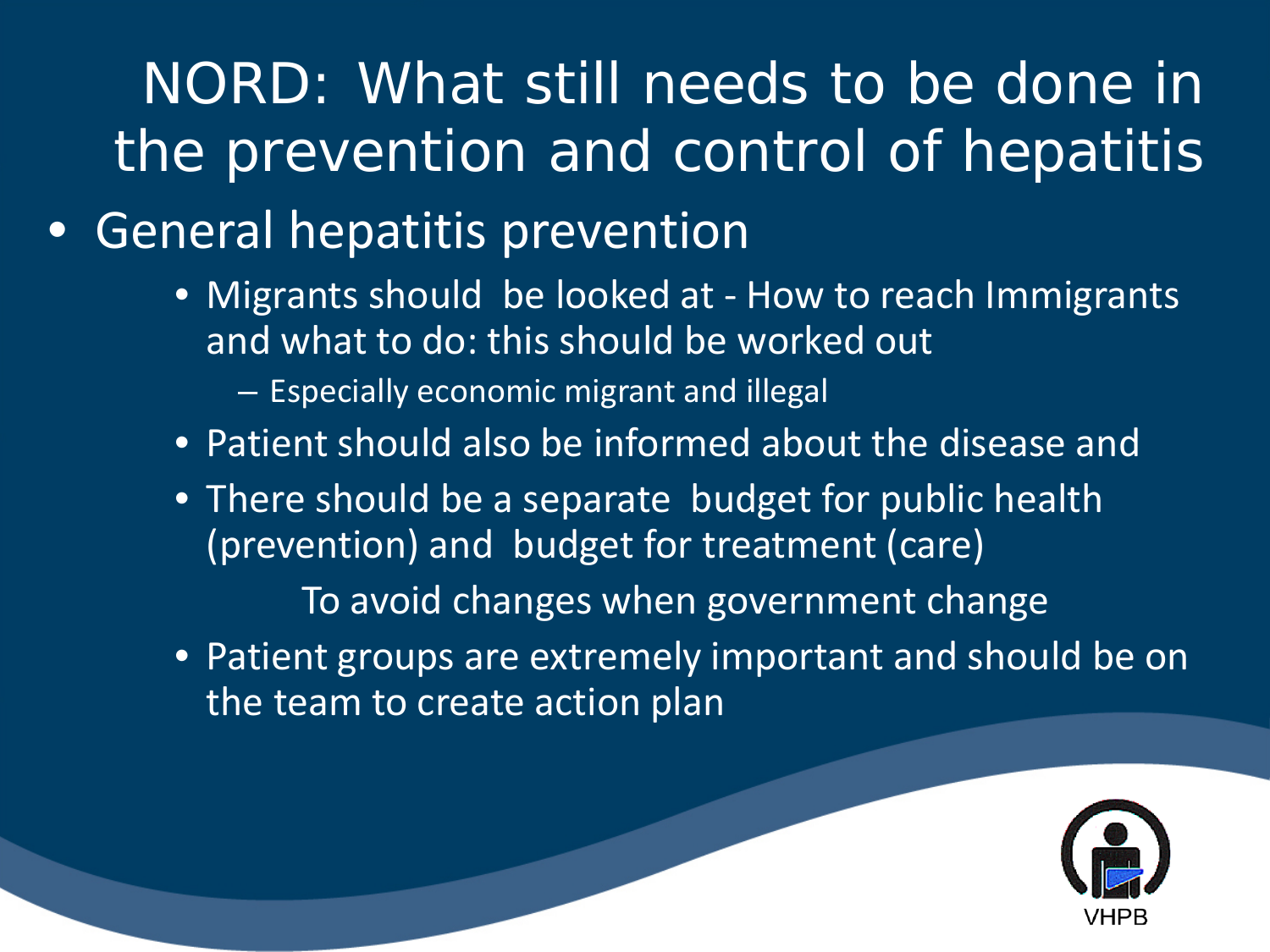- Hepatitis C:
	- New cases are most in Migrants case and drug users therefore there is a need for
		- low threshold services for IDU
			- needle exchange substitutes
	- there are no more Blood transfusion issues for new infections old infection need to be find
	- Screening (case finding) is needed, hep C is still hidden in the population
		- Public need to be informed but try not to stigmatize and use different languages
		- National guidelines are a must above regional guidelines
		- If you start "case finding" (>< screening) you need to be sure that there is treatment
		- How we will afford it
	- Use treatment as prevention (something to consider and discussed in the national plan)
	- How important is re-infection in the modelling?

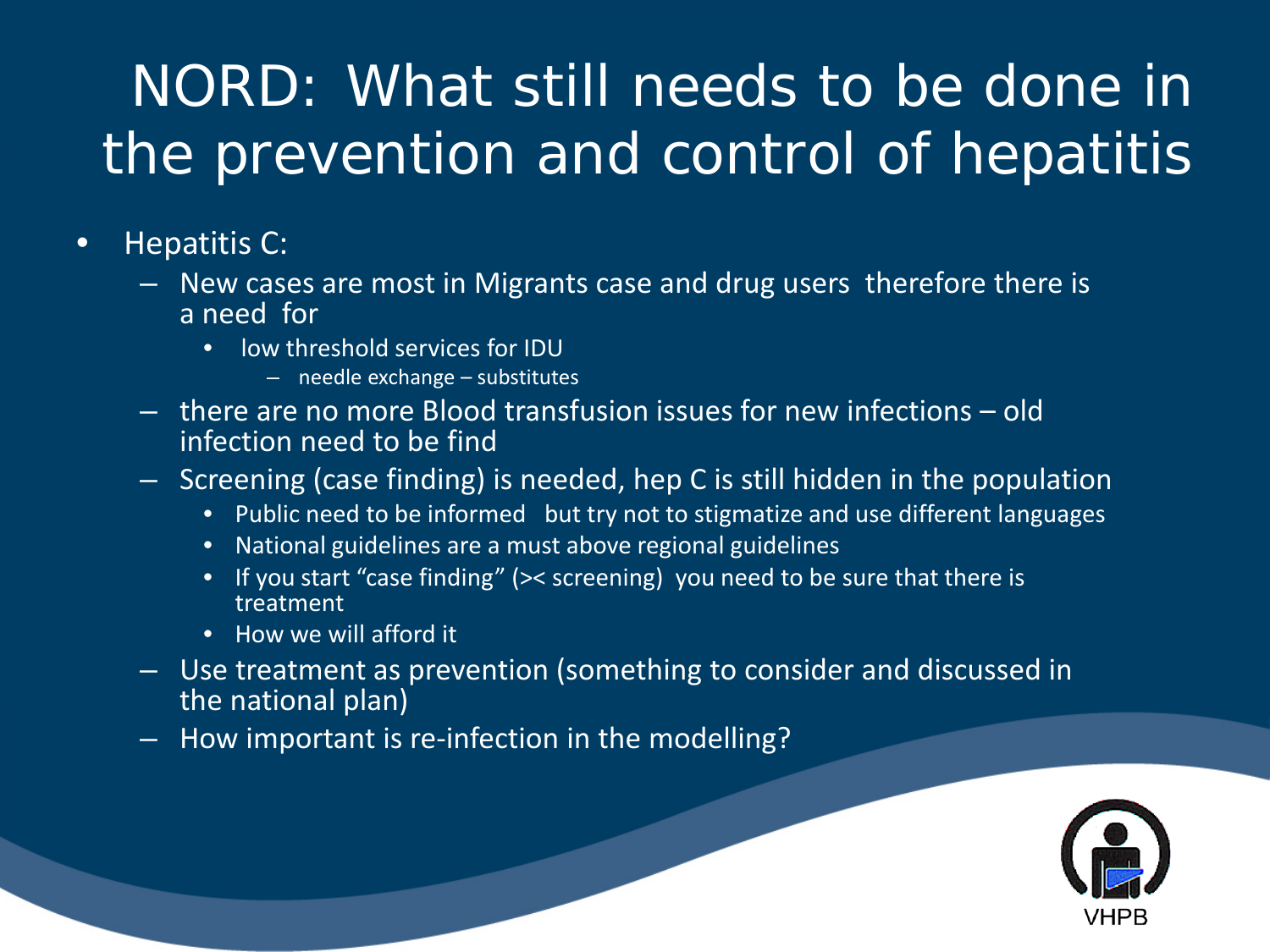## What do you expect from the international organisation

- Infectious diseases doesn't respect borders
	- At the moment all recommendation and decisions are taken on National level (member state Level)
	- Policies on European level are needed
- Facilitate the creation of National actions plans- planning process
- Bringing people together
- There are a lot of plans, but the implementation is not followed up.
- What is coming from a above will not work it has to come from the country (because they pay)
	- So create a road map
	- Need a lot of pressure
	- It will help if WHO says it is important